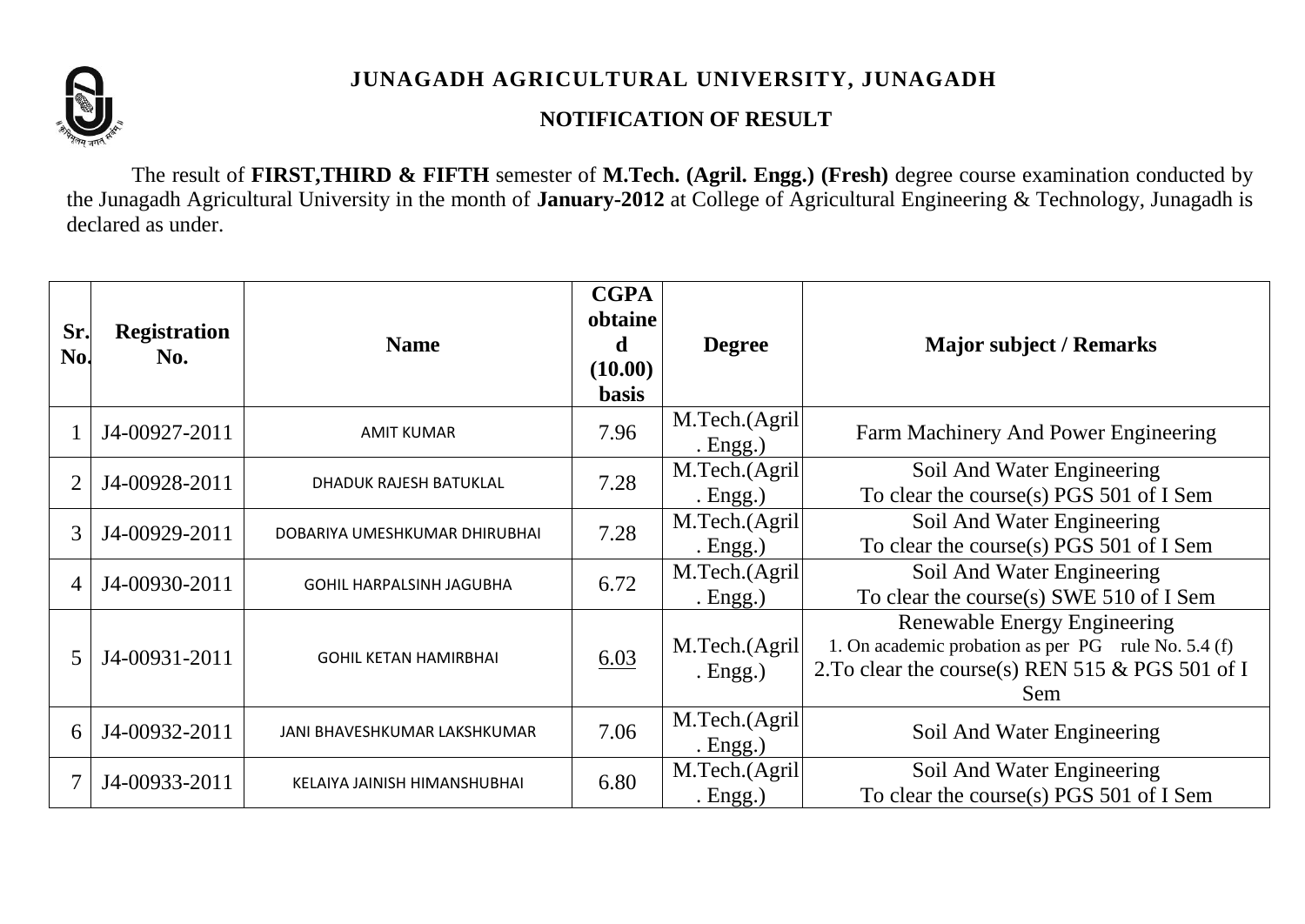| Sr.<br>No.            | <b>Registration</b><br>No. | <b>Name</b>                      | <b>CGPA</b><br>obtaine<br>d<br>(10.00)<br><b>basis</b> | <b>Degree</b>               | <b>Major subject / Remarks</b>                                                                                                                                                                |  |
|-----------------------|----------------------------|----------------------------------|--------------------------------------------------------|-----------------------------|-----------------------------------------------------------------------------------------------------------------------------------------------------------------------------------------------|--|
| 8                     | J4-00934-2011              | KELAIYA SAGAR VINODKUMAR         | 6.78                                                   | M.Tech.(Agril<br>. $Engg.)$ | Soil And Water Engineering<br>To clear the course(s) PGS 501 of I Sem                                                                                                                         |  |
| 9                     | J4-00935-2011              | KUNAPARA ARVINDBHAI NATHABHAI    | 7.12                                                   | M.Tech.(Agril<br>. $Engg.)$ | Soil And Water Engineering<br>To clear the course(s) PGS 501 of I Sem                                                                                                                         |  |
| 10                    | J4-00936-2011              | KUNJADIA RASMIN KISHORBHAI       | 6.07                                                   | M.Tech.(Agril<br>. $Engg.)$ | Soil And Water Engineering<br>1. On academic probation as per PG rule No. 5.4 (f)<br>2. To clear the course(s) REN 515 $& PGS$ 501 of<br>I Sem                                                |  |
| 11                    | J4-00937-2011              | PAWAR PRATIBHA PRAKASH           | 8.29                                                   | M.Tech.(Agril<br>. Engg.)   | Farm Machinery And Power Engineering                                                                                                                                                          |  |
| 12                    | J4-00938-2011              | PAWAR ROHIT DEEPAK               | 6.85                                                   | M.Tech.(Agril<br>. $Engg.)$ | Process And Food Engineering                                                                                                                                                                  |  |
| 13                    | J4-00939-2011              | <b>THORIYA HITESH BHUPATBHAI</b> | 3.26                                                   | M.Tech.(Agril<br>. Engg.)   | Farm Machinery And Power Engineering<br>1. On academic probation as per PG rule No. 5.4 (f)<br>2. To clear the course(s) FMPE.501, FMPE.504,<br>REN.515, CE.506, PGS.501& PGS.502 of I<br>Sem |  |
| 14                    | J4-00940-2011              | YOGANANDI YAGNIK CHETANKUMAR     | 6.90                                                   | M.Tech.(Agril<br>. $Engg.)$ | Farm Machinery And Power Engineering                                                                                                                                                          |  |
| <b>THIRD SEMESTER</b> |                            |                                  |                                                        |                             |                                                                                                                                                                                               |  |
|                       | J4-00762-2010              | <b>BALANI POONAM CHELARAM</b>    | 8.35                                                   | M.Tech.(Agril<br>. $Engg.)$ | Process And Food Engineering                                                                                                                                                                  |  |
| $\overline{2}$        | J4-00763-2010              | CHENDAKE ASHWINI DATTATRAY       | 7.56                                                   | M.Tech.(Agril<br>. $Engg.)$ | Renewable Energy Engineering                                                                                                                                                                  |  |
| 3                     | J4-00764-2010              | DAMOR PIYUSHKUMAR ADESINH        | 6.82                                                   | M.Tech.(Agril               | Soil And Water Engineering                                                                                                                                                                    |  |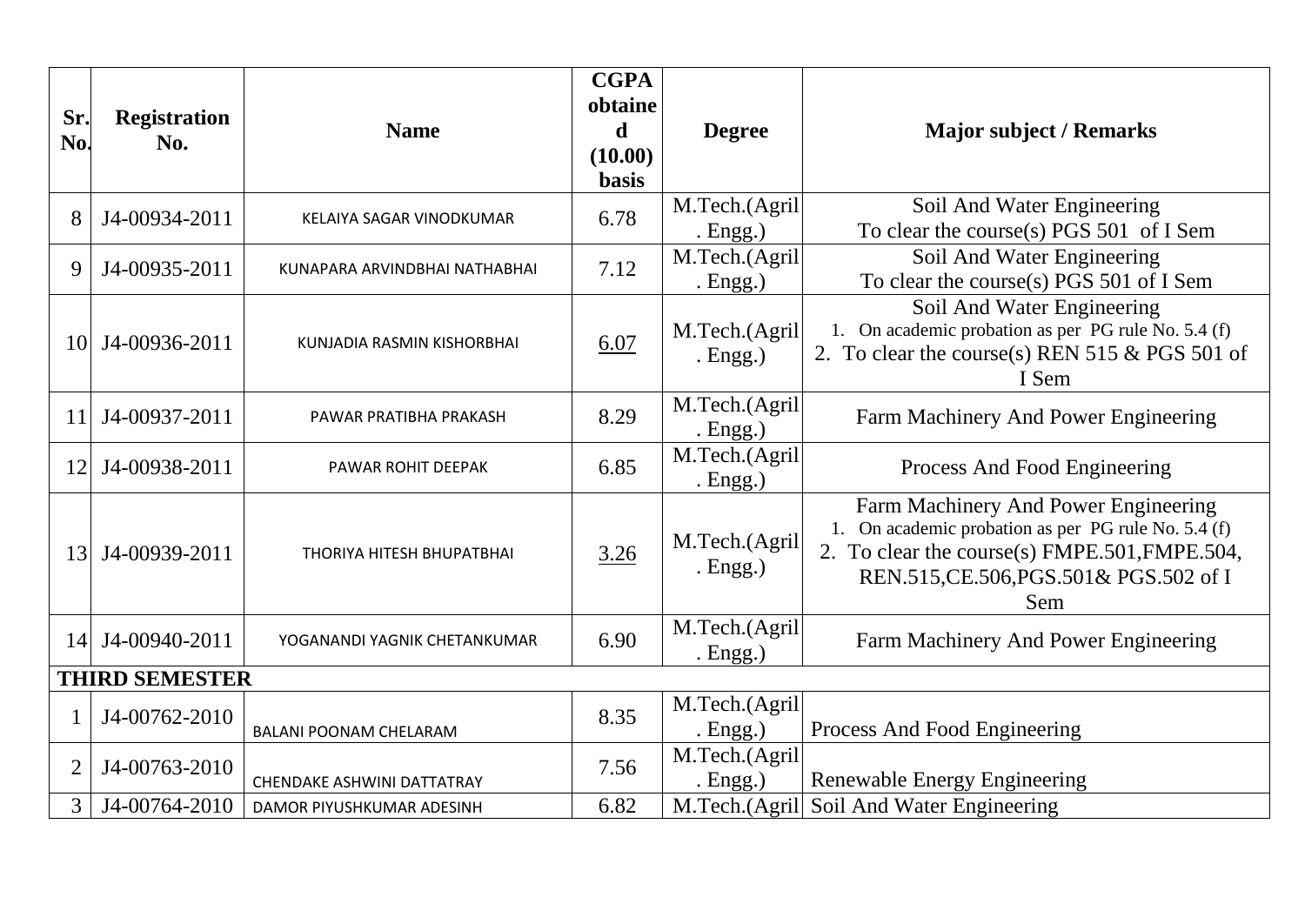| Sr.<br>No.     | <b>Registration</b><br>No. | <b>Name</b>                       | <b>CGPA</b><br>obtaine<br>d<br>(10.00)<br><b>basis</b> | <b>Degree</b>                | <b>Major subject / Remarks</b>                                                              |
|----------------|----------------------------|-----------------------------------|--------------------------------------------------------|------------------------------|---------------------------------------------------------------------------------------------|
|                |                            |                                   |                                                        | . $Engg.)$                   |                                                                                             |
| $\overline{A}$ | J4-00765-2010              | DWIVEDI DHAVAL KIRANKUMAR         | 6.59                                                   | M.Tech.(Agril<br>. $Engg.)$  | Soil And Water Engineering<br>To clear the course(s) SWE.510 $&$ REN.515 of III<br>Sem      |
| 5              | J4-00766-2010              |                                   | 7.06                                                   | M.Tech.(Agril                |                                                                                             |
|                |                            | GAJERA SAMIRKUMAR VITHALBHAI      |                                                        | . $Engg.)$<br>M.Tech.(Agril  | Farm Machinery And Power Engineering                                                        |
| 6              | J4-00767-2010              | JAMDAL RAJESH MOHAN               | 6.62                                                   | . $Engg.)$                   | Farm Machinery And Power Engineering                                                        |
| $\overline{7}$ | J4-00768-2010              | <b>JOSHI HARDIK JITENDRABHAI</b>  | 6.40                                                   | M.Tech.(Agril<br>. $Engg.)$  | Farm Machinery And Power Engineering<br>1. On academic probation as per PG rule No. 5.4 (f) |
| 8              | J4-00769-2010              | JOSHI VIRAL PRAFULLKUMAR          | 7.62                                                   | M.Tech.(Agril<br>. $Engg.)$  | Renewable Energy Engineering                                                                |
| 9              | J4-00770-2010              | KACHHADIA RAVIKUMAR AMRUTLAL      | 7.02                                                   | M.Tech.(Agril<br>. $Engg.)$  | Process And Food Engineering                                                                |
| 10             | J4-00771-2010              | <b>KALNAR YOGESH BHASKAR</b>      | 7.88                                                   | M.Tech.(Agril<br>. $Engg.)$  | Process And Food Engineering                                                                |
| 11             | J4-00772-2010              | KAMALCHANDRA TRIVEDI              | 7.40                                                   | M.Tech.(Agril<br>. $Engg.)$  | Renewable Energy Engineering                                                                |
| 12             | J4-00773-2010              | KAPADIA JATIN VASANTBHAI          | 6.76                                                   | M.Tech.(Agril<br>. $Engg.)$  | Soil And Water Engineering<br>To clear the course(s).SWE.510 of III Sem                     |
| 13             | J4-00774-2010              | KATE NISHA GORAKHNATH             | 7.20                                                   | M.Tech.(Agril<br>. $Engg.)$  | Process And Food Engineering                                                                |
| 14             | J4-00775-2010              | KHANAPARA PRIYANKABEN JAGDISHBHAI | 7.61                                                   | M.Tech.(Agril<br>. $Engg.$ ) | Farm Machinery And Power Engineering                                                        |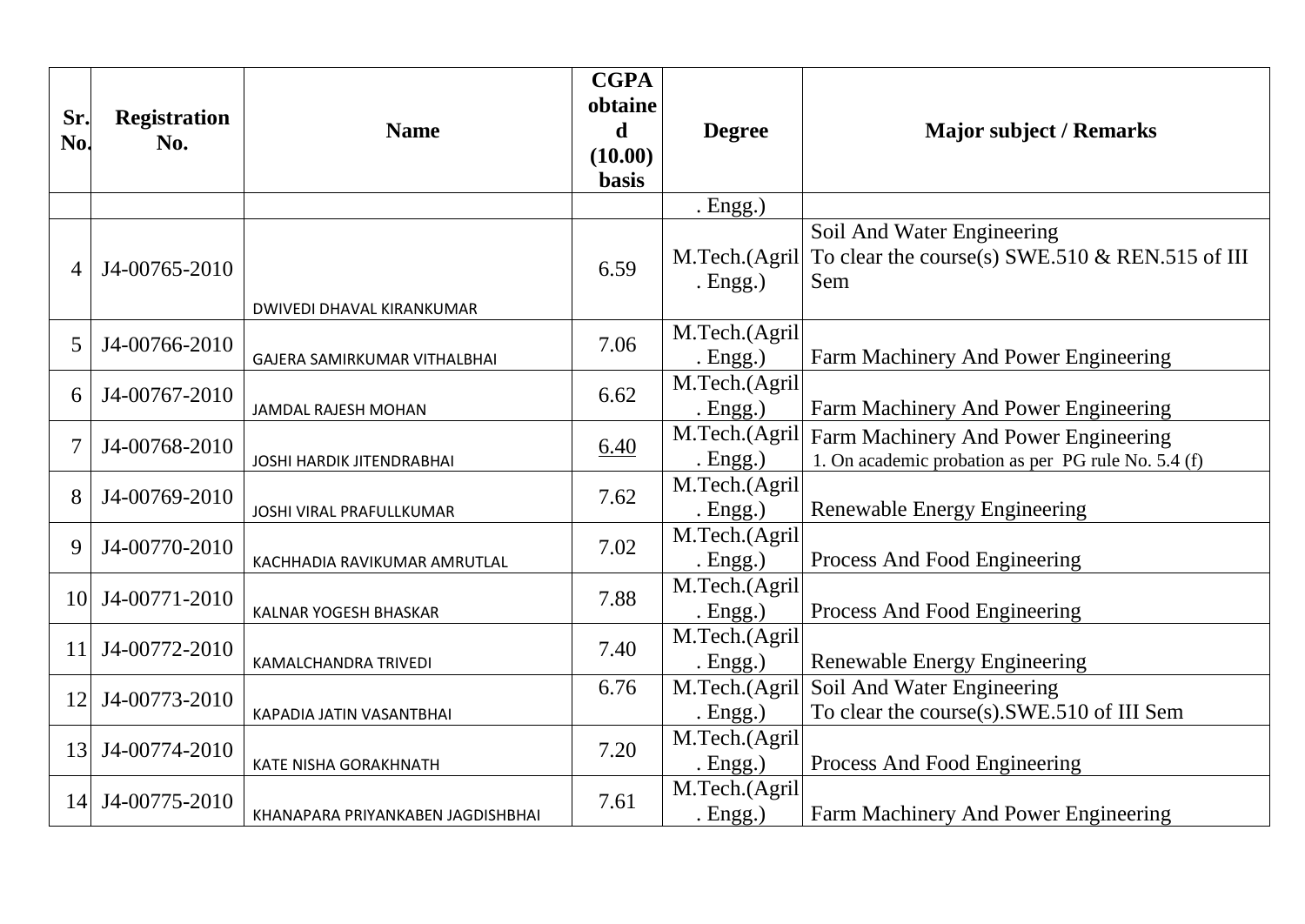| Sr.<br>No. | <b>Registration</b><br>No. | <b>Name</b>                                 | <b>CGPA</b><br>obtaine<br>d<br>(10.00)<br><b>basis</b> | <b>Degree</b>                | <b>Major subject / Remarks</b>       |  |  |
|------------|----------------------------|---------------------------------------------|--------------------------------------------------------|------------------------------|--------------------------------------|--|--|
| 15         | J4-00776-2010              | LAKHNOTRA MAHESHKUMAR<br><b>BHAGVANBHAI</b> | 7.86                                                   | M.Tech.(Agril<br>. $Engg.)$  | Farm Machinery And Power Engineering |  |  |
| 16         | J4-00777-2010              | LOKHANDE POOJA SAVALERAM                    | 6.91                                                   | M.Tech.(Agril<br>. $Engg.)$  | Farm Machinery And Power Engineering |  |  |
| 17         | J4-00778-2010              | PARADAVA DHAVALKUMAR MERAMBHAI              | 7.53                                                   | M.Tech.(Agril<br>. $Engg.)$  | Soil And Water Engineering           |  |  |
| 18         | J4-00779-2010              | RAM BHAVIN DEVABHAI                         | 7.17                                                   | M.Tech.(Agril<br>. $Engg.$ ) | Soil And Water Engineering           |  |  |
| 19         | J4-00780-2010              | SAUMYA SHUKLA                               | 8.61                                                   | M.Tech.(Agril<br>. $Engg.)$  | Farm Machinery And Power Engineering |  |  |
| 20         | J4-00781-2010              | SONDARVA KETANKUMAR NAGJIBHAI               | 6.82                                                   | M.Tech.(Agril<br>. $Engg.)$  | Soil And Water Engineering           |  |  |
| 21         | J4-00782-2010              | VACHHANI JAYESH MANSUKHBHAI                 | 7.21                                                   | M.Tech.(Agril<br>. $Engg.)$  | Farm Machinery And Power Engineering |  |  |
| 22         | J4-00783-2010              | VAGHELA GAUTAMKUMAR JIVRAJBHAI              | 6.60                                                   | M.Tech.(Agril<br>. $Engg.)$  | Farm Machinery And Power Engineering |  |  |
| 23         | J4-00784-2010              | VAJA KRISHNA GIRISHCHANDRA                  | 6.92                                                   | M.Tech.(Agril<br>. $Engg.)$  | Renewable Energy Engineering         |  |  |
| 24         | J4-00785-2010              | <b>VEGAD GAUTAMRAY MANSUKHLAL</b>           | 6.72                                                   | M.Tech.(Agril<br>. Engg.)    | Farm Machinery And Power Engineering |  |  |
| 25         | J4-00786-2010              | WANDRE SARIKA SANTU                         | 7.81                                                   | M.Tech.(Agril<br>. $Engg.)$  | Soil And Water Engineering           |  |  |
|            | <b>FIFTH SEMESTER</b>      |                                             |                                                        |                              |                                      |  |  |
|            | J4-00551-2009              | <b>BORICHA NITIN GOVINDBHAI</b>             | 6.03                                                   | M.Tech.(Agril<br>. Engg.)    | Renewable Energy Engineering         |  |  |